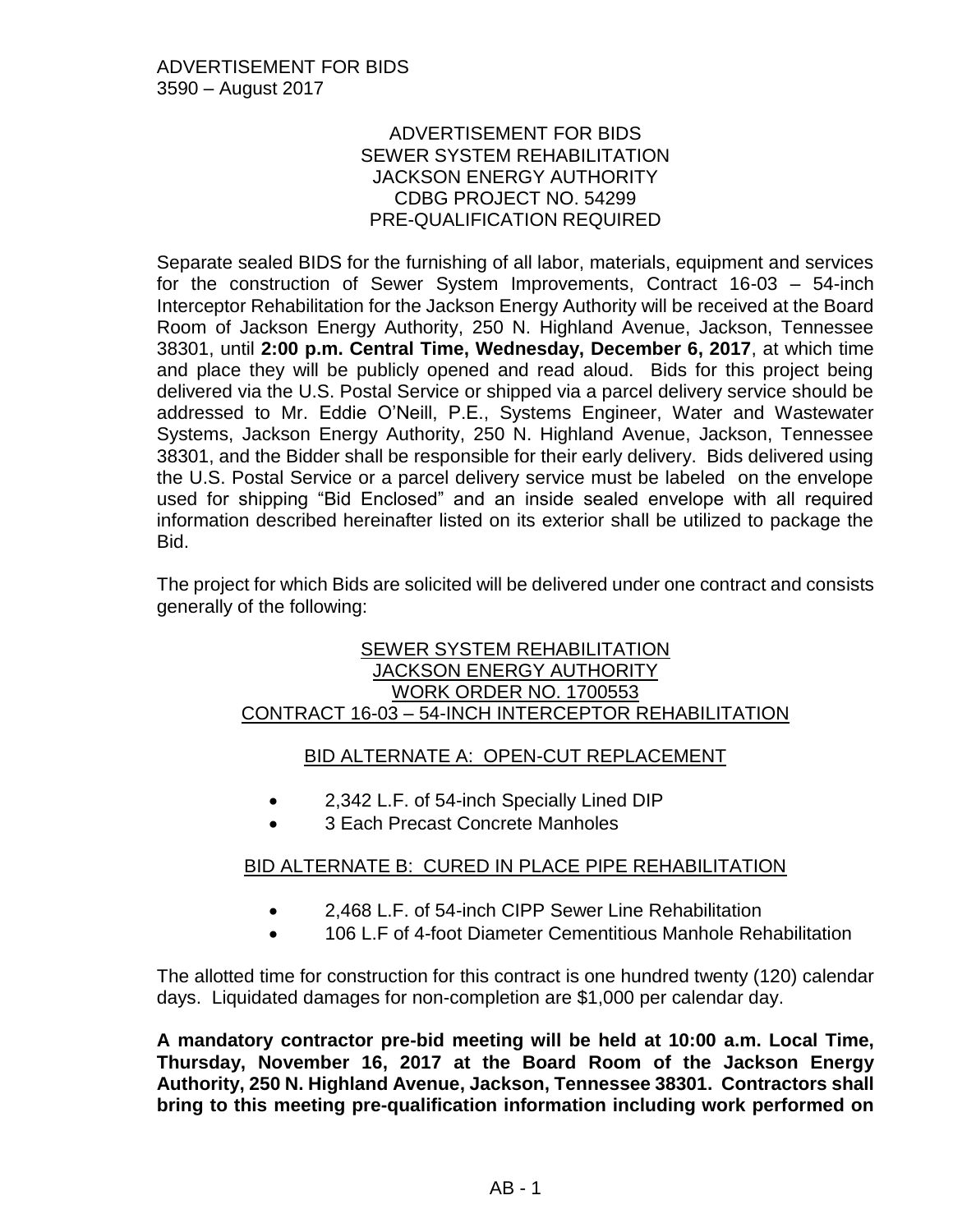**three similar projects with references and evidence of the proper Tennessee Contracting License.** 

- **Current Tennessee contractor's license with the appropriate classification and a sufficient limit to perform the scope of work included in the subcontract;**
- **Evidence that his surety company is currently listed on Treasury Department Circular 570 and will provide payment and performance bonds for 100 percent of the subcontract value by submitting a letter from said surety company stating they will provide the required bonding coverage for the subcontract;**
- **Evidence that he has performed similar work of at least 2,500 L.F. of 54-inch gravity conveyance and has completed utility projects of at least \$2,000,000 cost during the past five years. The prospective bidder shall submit the project name, scope of work, amount of his contract and a contact person associated with the project owner with telephone number;**
- **Evidence that he can perform similar work in a timely manner by submitting a list of similar work completed within the past five years including the amounts of the contracts;**
- **Evidence that he has completed similar projects in areas containing high groundwater tables with similar geological conditions;**
- **A statement that he has or does not have any pending litigation with similar projects; and**
- **A completed Application For Construction Prequalification (see attached).**

### **Failure to submit prequalification information by close of business the date of the Pre-Bid Meeting can result in disqualification.**

The Project Manual and Plans may be examined at the following locations:

Jackson Energy Authority, 250 N. Highland Avenue, Jackson, Tennessee 38301

J. R. Wauford & Company, Consulting Engineers, Inc., 2835 Lebanon Pike, Nashville, TN 37214

Builders Exchange, 642 S. Cooper St., Memphis, TN 38104

Builders Exchange of Tennessee, 2322 Winford Avenue, Nashville, TN 37211

ConstructConnect, 30 Technology Pkwy South, Suite 100, Norcross, GA 30092

DODGE Data & Analytics for their website at www.construction.com

West Tennessee Plan Room, 439 Airways Blvd., Jackson, Tennessee 38301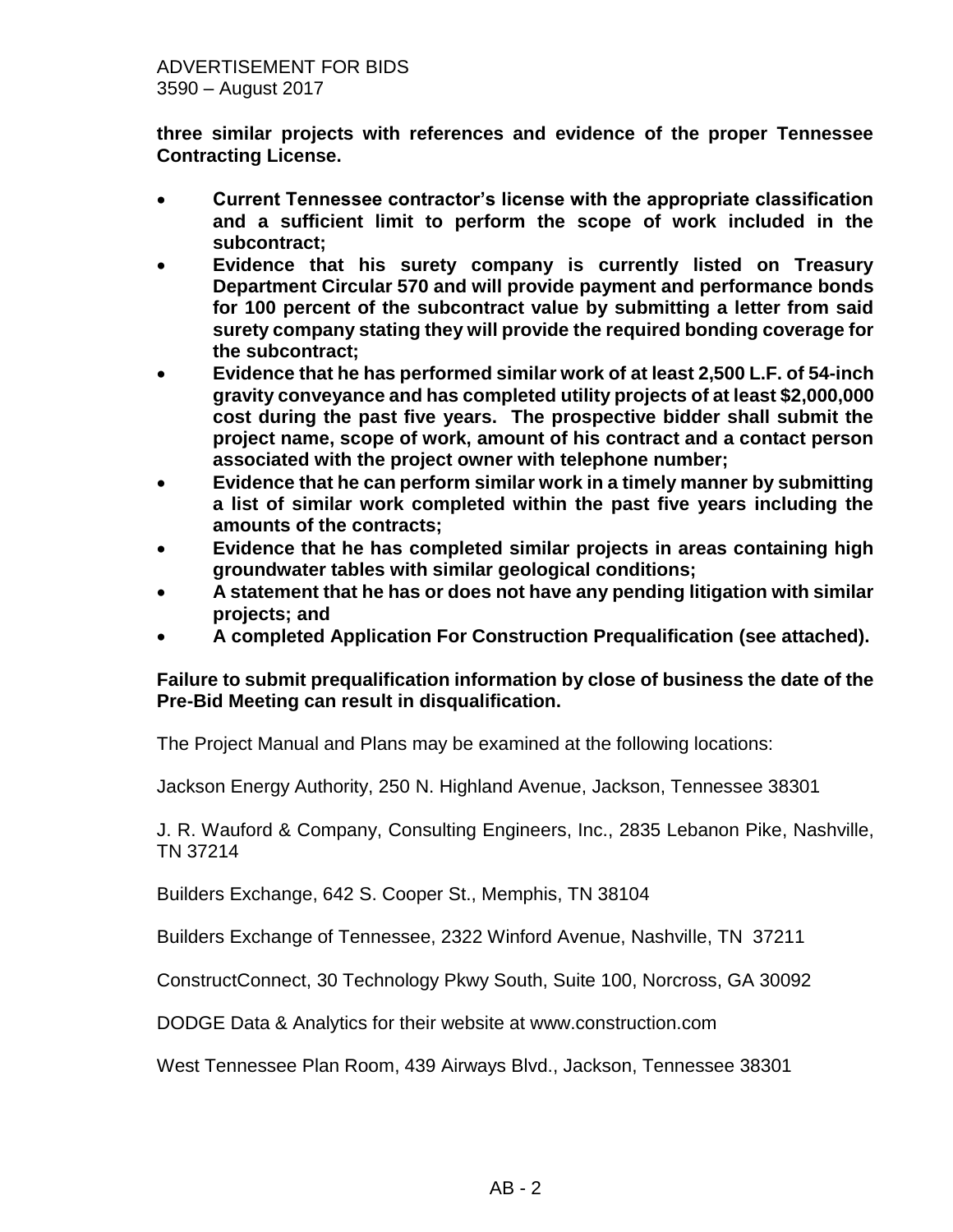### ADVERTISEMENT FOR BIDS 3590 – August 2017

The Project Manual and Plans may be obtained at the office of J. R. Wauford and Company, Consulting Engineers, Inc., at P. O. Box 140350, 2835 Lebanon Pike, Nashville, Tennessee 37214, upon receipt of a non-refundable payment of \$250.00 for each set. Inquiries should be directed to the Engineer's Project Manager, J. Gregory Davenport, P.E., at P. O. Box 140350, 2835 Lebanon Pike, Nashville, Tennessee 37214, (615) 883-3243, email: gregd@jrwauford.com.

All Bidders must be licensed General Contractors as required by the Contractor's Licensing Act of 1976 of the General Assembly of the State of Tennessee, and qualified for the type of construction being bid upon. As required by law, each bidder shall write on the outside of the envelope containing his bid, his Contractor's License Number, the expiration date, and that part of the classification applying to this bid. Each bidder must deposit with his bid, security in the amount, form and subject to the conditions provided in the Information for Bidders.

"(b) Any person or entity involved in the preparation of the invitation to bid or comparable bid documents shall direct that the Name, License Number and Expiration Date thereof, and License Classification of the contractors applying to bid for the prime contract and for the [masonry over \$ 100,000], electrical, plumbing, heating, ventilation, and air conditioning contracts, and for each vertical closed loop geothermal heating and cooling project, the company name, Tennessee department of environment and conservation license number, classification (G, L or G,L) and the expiration date, appear on the outside of the envelope containing the bid except when the bid is in an amount of less than twenty-five thousand dollars (\$ 25,000) [masonry over \$ 100,000]. When the bid is less than twenty-five thousand dollars (\$ 25,000), the name of the contractor only may appear on the outside of the envelope containing the bid, and upon opening the envelope, if such bid is in excess of twenty-five thousand dollars (\$ 25,000), the same shall automatically be disqualified. Only one (1) contractor in each classification may be listed. Prime contractor bidders who are to perform the electrical, plumbing, heating, ventilation and air conditioning or the geothermal heating and cooling must be so designated upon the outside of the envelope. Failure of any bidder to comply therewith shall void such bid and the envelope containing such bid shall not be opened or considered. It is the duty and responsibility of the awarding person or entity who received the envelope containing the bid to verify only the completeness of the required licensure information prior to the opening of the envelope. Prior to the opening of the envelope, the names of all contractors listed thereon shall be read aloud at the official bid opening and incorporated into the bid. Prior to awarding a contract, the awarding person or entity and its authorized representatives shall verify the accuracy, correctness and completeness of the information required hereby."

The above is interpreted to apply to all bids by GENERAL CONTRACTORS which exceed \$25,000.

A complete set of Bidding Documents must be used in preparing Bid. JEA does not assume any responsibility for errors or misinterpretations resulting from the use of an incomplete set of Bidding Documents.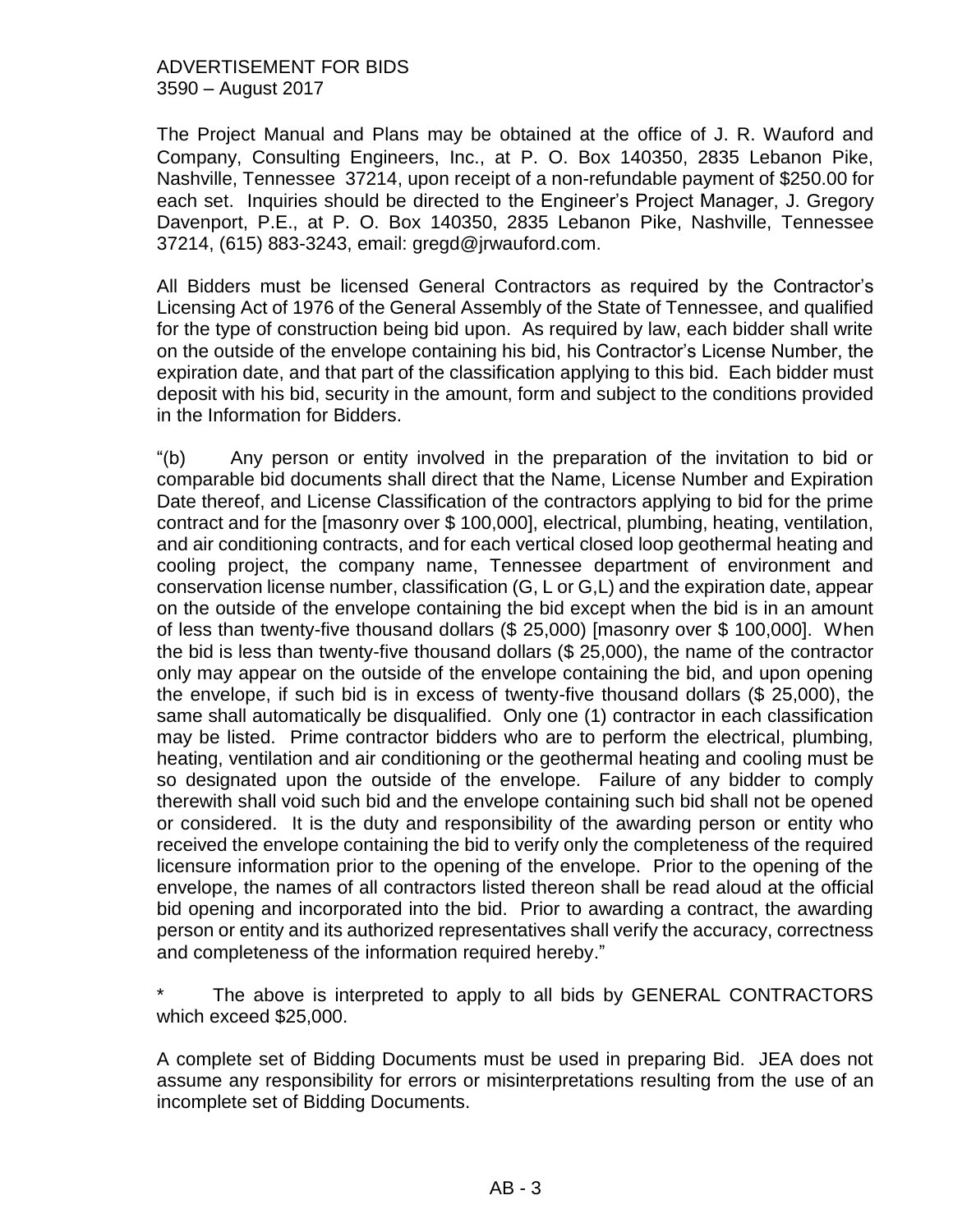JEA, in making copies of the bidding documents available on the above terms, does so only for the purpose of obtaining bids for the work and does not cover a license or grant for any other use.

JEA reserves the right to reject any or all Bids and to waive any informalities or minor defects therein. All bidders must agree that such rejection shall be without liability on the part of JEA for any damage or claim, including but not limited to loss of profits, savings or income, or any indirect, consequential, incidental, exemplary, punitive or special damages brought by any bidder because of such rejections, nor shall the bidders seek any recourse of any kind against JEA because of such rejections. The filing of any Bid in response to this invitation shall constitute an agreement by the bidder to these conditions.

All Bids must be made out on the Bid Form provided with the Bidding Documents. Each bidder must turn in a Bid Security (Bid Bond) with their Bid. The deposit is five percent (5%) of the total Bid amount, subject to the conditions stated in the Instructions to Bidders. [The successful bidder shall also be required to execute Performance and Payment Bonds in such amounts as required by the Bidding Documents, furnished by the Bidder and that are used by the Bidder, (or the Bidder's permitted Subcontractors) in performing the Work.] No Bidder may withdraw their Bid within sixty (60) days after the actual opening date of the Bid.

JEA proposes to award the Bid to the Bidder submitting the lowest evaluated bid based on the Total Bid Amount as shown on the Proposal with consideration given to the Business to Business Program.

Attention of bidders is particularly called to the requirements as to conditions of employment to be observed and minimum wage rates to be paid under this contract.

In compliance with TCA 12-4-126(a) and (b), the ENGINEER will not issue addenda less than forty-eight (48) hours before the bid opening date and time. Any questions concerning the bid documents shall be received by the ENGINEER before ninety-six (96) hours prior to the bid opening date and time.

Any contract or contracts awarded in response to this advertisement for bids are expected to be funded in part by a Community Development Block Grant administered by the Tennessee Department of Economic and Community Development. Federal funds will be involved in this project and therefore, the Contractor shall be required to meet all applicable MBE/WBE requirements.

By submission of this bid, each bidder and each person signing on behalf of any bidder certifies, and in the case of a joint bid each party thereto certifies as to its own organization, under penalty of perjury, that to the best of its knowledge and belief that each bidder is not on the list created pursuant to Tennessee Code Annotated Title 12, Paragraph 12-12-106.